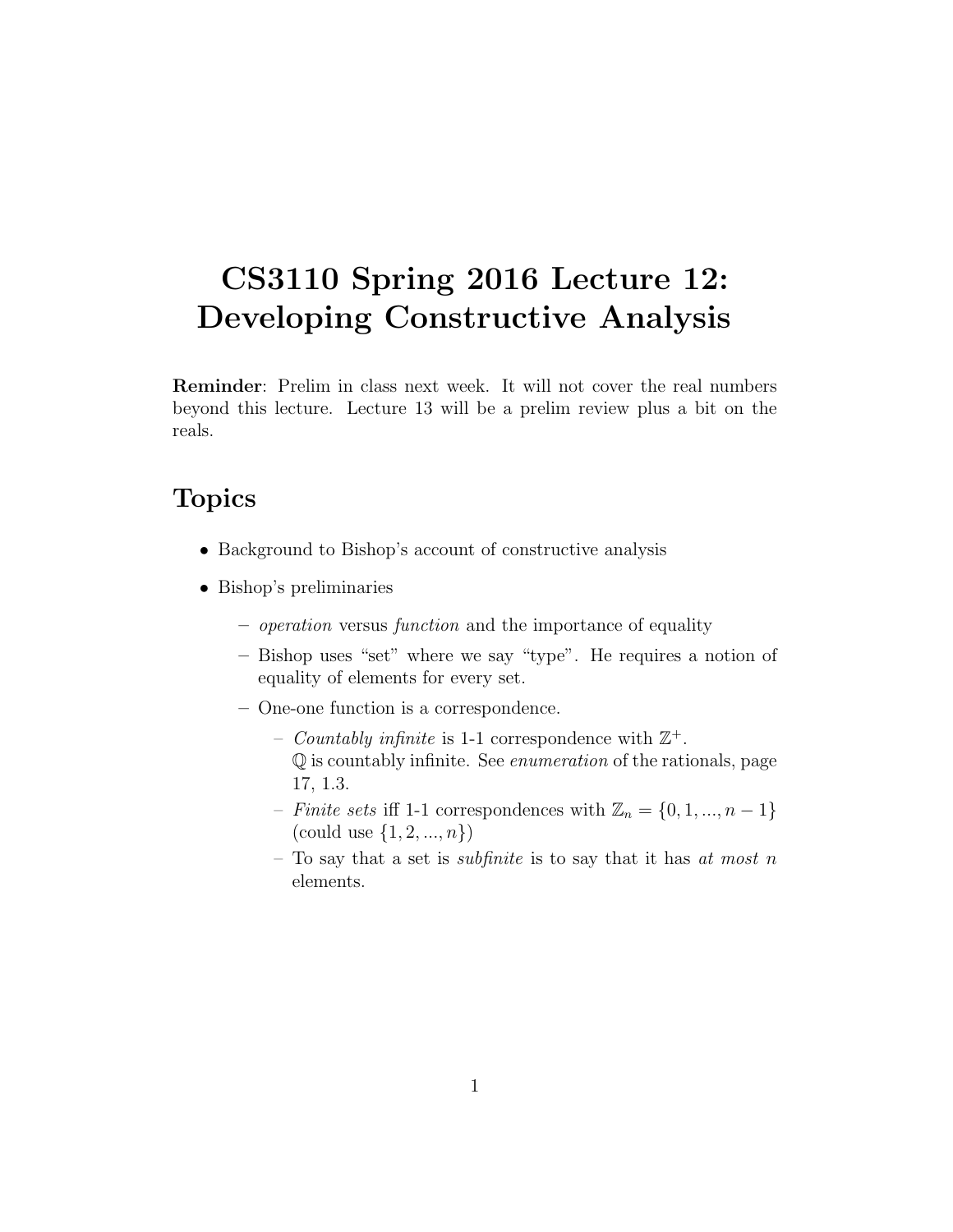• Bishop uses *constructive logic*, related to the OCaml "logical types."

| $A \Rightarrow B$                                                                              |  | iff there is a computable function from evidence for $A$ to                                             |  |  |  |
|------------------------------------------------------------------------------------------------|--|---------------------------------------------------------------------------------------------------------|--|--|--|
|                                                                                                |  | evidence for $B$ .                                                                                      |  |  |  |
| $A\&B$                                                                                         |  | iff there is (we know) evidence for $A$ and $B$ .                                                       |  |  |  |
| $A \vee B$                                                                                     |  | iff there is evidence for A (tagged "left") or for B ("right")                                          |  |  |  |
| $\sim A$                                                                                       |  | iff $A \Rightarrow$ False                                                                               |  |  |  |
|                                                                                                |  | False is the empty set.                                                                                 |  |  |  |
| $\forall x$ : $T.A(x)$                                                                         |  | iff there is a computable function f taking any $t \in T$ to                                            |  |  |  |
|                                                                                                |  | evidence for $A(t)$                                                                                     |  |  |  |
|                                                                                                |  | $\exists x$ : $T.A(x)$ iff there is a pair $\langle t, a \rangle$ where $t \in T$ and a is evidence for |  |  |  |
|                                                                                                |  | A(t)                                                                                                    |  |  |  |
| Note: $\forall x$ and $\exists x$ are examples of <i>dependent types</i> . (See attached pages |  |                                                                                                         |  |  |  |

10-11 from Bishop.)

## Constructive logic

Bishop and Bridges use constructive logic for their development of analysis. The development of this logic dates back to Brouwer in 1907 and then to many logicians especially in Holland, France, the US, and Russia including Poincaré, Heyting, Kleene, Kolmogorov, Markov, Martin-Löf, Curry, Howard, Girard, and many others.

Constructive logic is closely related to the program types that give a computational understanding of propositional operators.

| A&B               | $\operatorname{as}$ | $\alpha * \beta$           |
|-------------------|---------------------|----------------------------|
| $A \Rightarrow B$ | <b>as</b>           | $\alpha \rightarrow \beta$ |
| $A \vee B$        | as                  | $L\alpha  R\beta$          |
| False             | as                  | Void                       |
| True              | <b>as</b>           | Unit                       |
| $\sim A$          | as                  | $\alpha \rightarrow$ Void  |
|                   |                     |                            |

When we can find data in the program types, we know that the corresponding logical expression is constructively true.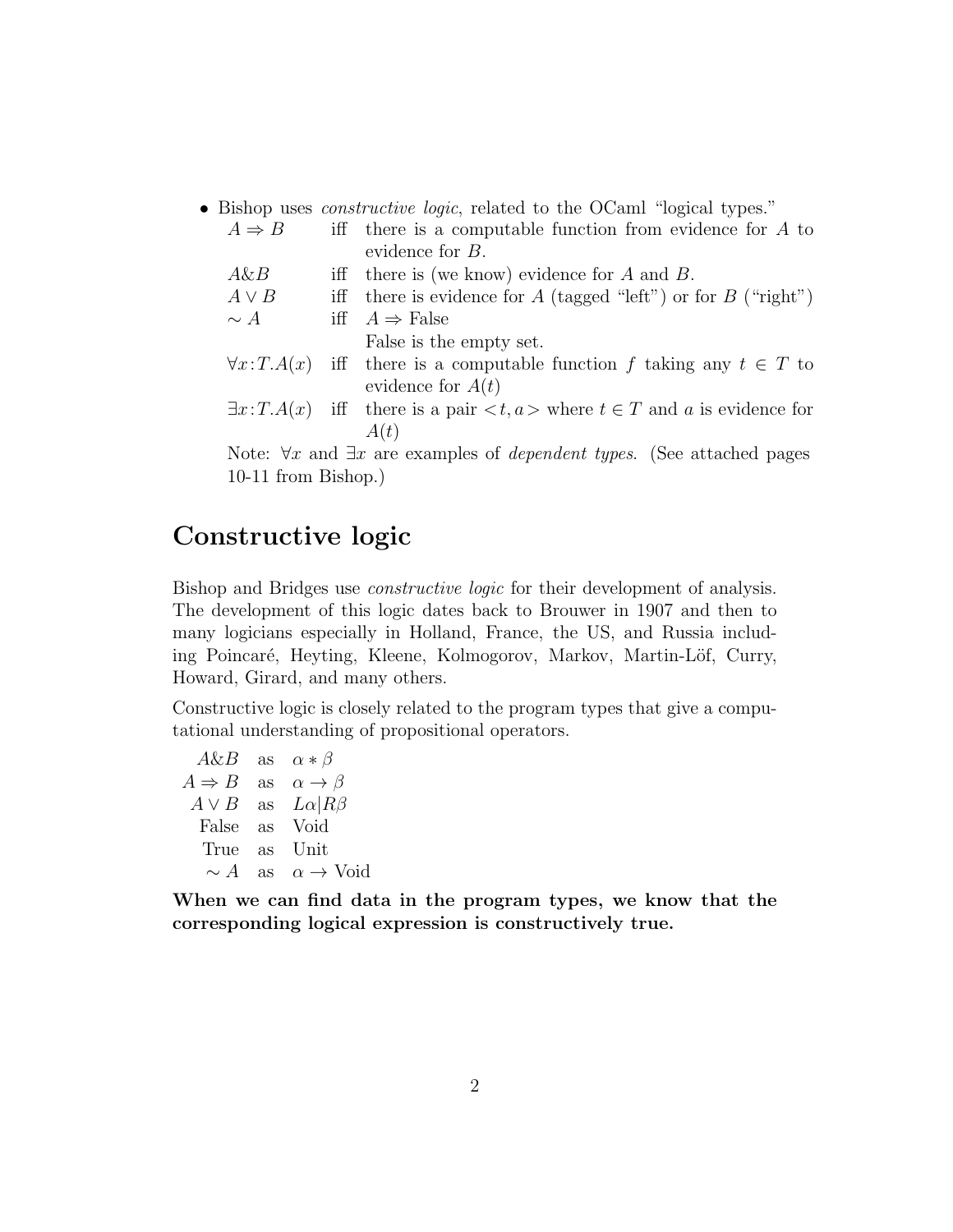### Historical background to Bishop

Greek geometry was "constructive" using straight edge and compass. But the Greeks "feared" the idea of infinity or unbounded constructions. They loved rational numbers and harmonics.

The idea of a *function* did not become clear until the 1800's "*y* varies with x according to some law."

- Cauchy 1821 "Course in analysis."
- Weierstrauss by 1859 (high school teacher)

|              | $1880$ split |           |
|--------------|--------------|-----------|
|              |              |           |
| Dedekind     |              | Kronecker |
| Cantor       |              | Poincaré  |
| Weierstrauss |              | Weil      |
| Hilbert      |              | Weyl      |

Brouwer 1907, 1912 (Intuitionism and Formalism) Heyting 1956, Intuitionism Turing 1936, On computable numbers with an application to the Entscheidungs problem

Note, Turing made a mistake in defining the reals computationally, a common one. He published a correction in 1937. He originally said that a real number is computable iff we can compute its (unending) decimal by a (Turing) machine. See Bishop p.62 problem 9.

Note further, Brouwer allowed a more general notion of computability which could involve "free choice sequences." Nuprl follows Brouwer, Coq follows Bishop. There is a large library of real analysis built using Coq.

### Further motivation to study constructive reals

One reason to study constructive reals is that the proof assistants are making them practical for results in cyber-physical systems (CPS). Another reason is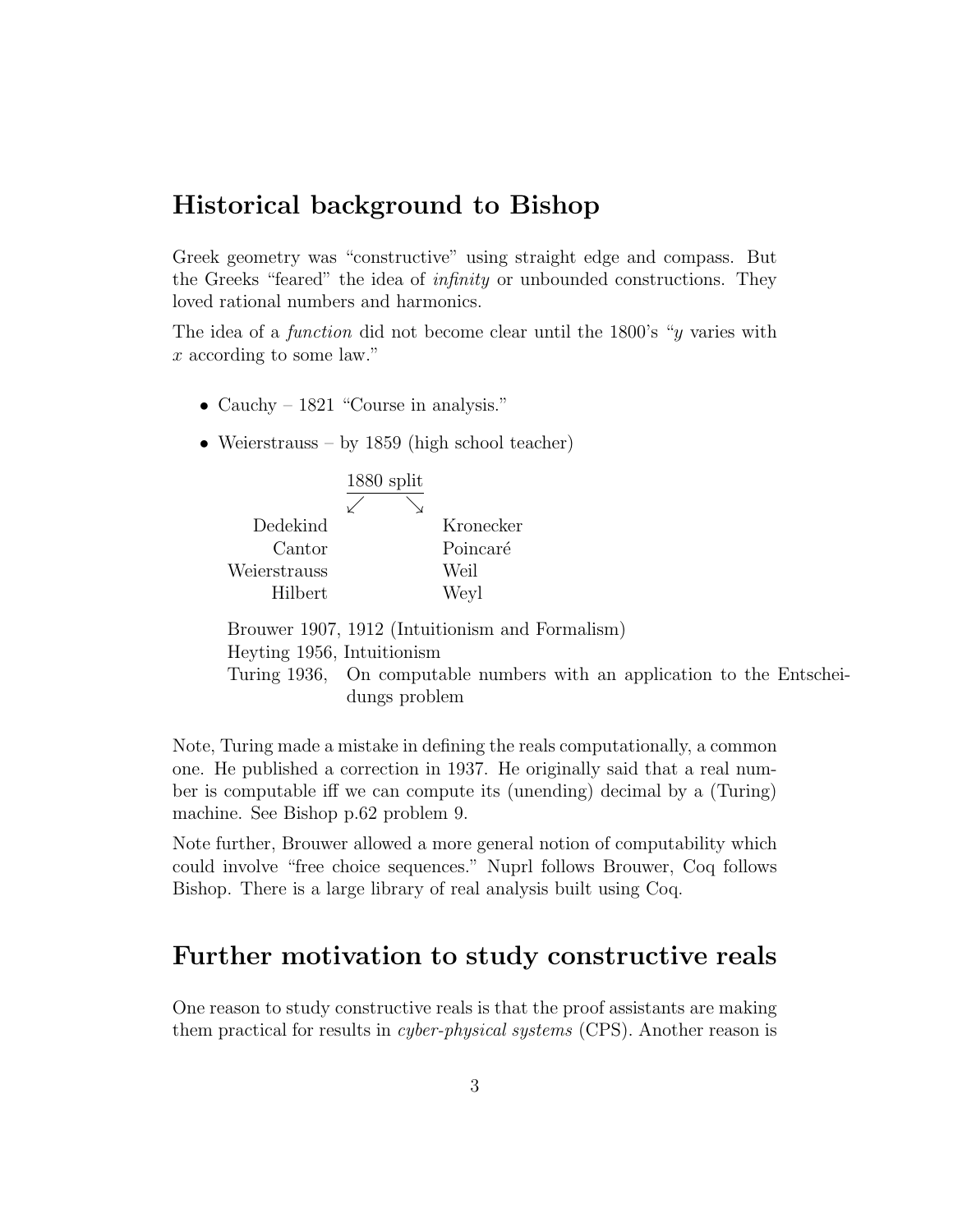that the computer science development and implementation are part of the intellectual history of constructive mathematics. Bishop's book is a landmark that computer science has "brought to life" and deepened.

The role of computer science in intellectual history is clear in theory (e.g. the notion of computational complexity – two Cornell Turing Awards) and in  $ar$ tificial intelligence, the understanding and extension of intelligence. It is also there in PL as computer science enriches the type systems and capabilities of programming languages to support high level programming of cyber-physical systems, computational geometry, homotopy type theory (HTT), and other areas of mathematics.

# Differences between constructive analysis over the reals,  $\mathbb{R}$ , and ordinary calculus over the "classical" reals

- 1. In calculus books, the operations on the reals are not defined by algorithms. Indeed we imagine that we can say things in calculus that don't make sense computationally. For example, in calculus we assume that given two reals, say  $r_1$  and  $r_2$  we know:
	- Is  $r_1 = r_2$  ? In fact we can't decide this in general.
	- Is  $r_1 = 0$ ? We can't decide this in general.
	- Is  $r_1 < r_2$ ? We can't decide this in general.

Bishop needed results such as Proposition 2.16 and Corollary 2.17, page 26, to deal with these concepts constructively.

2. We will see that all functions on the reals are continuous. It is not possible to create "step functions."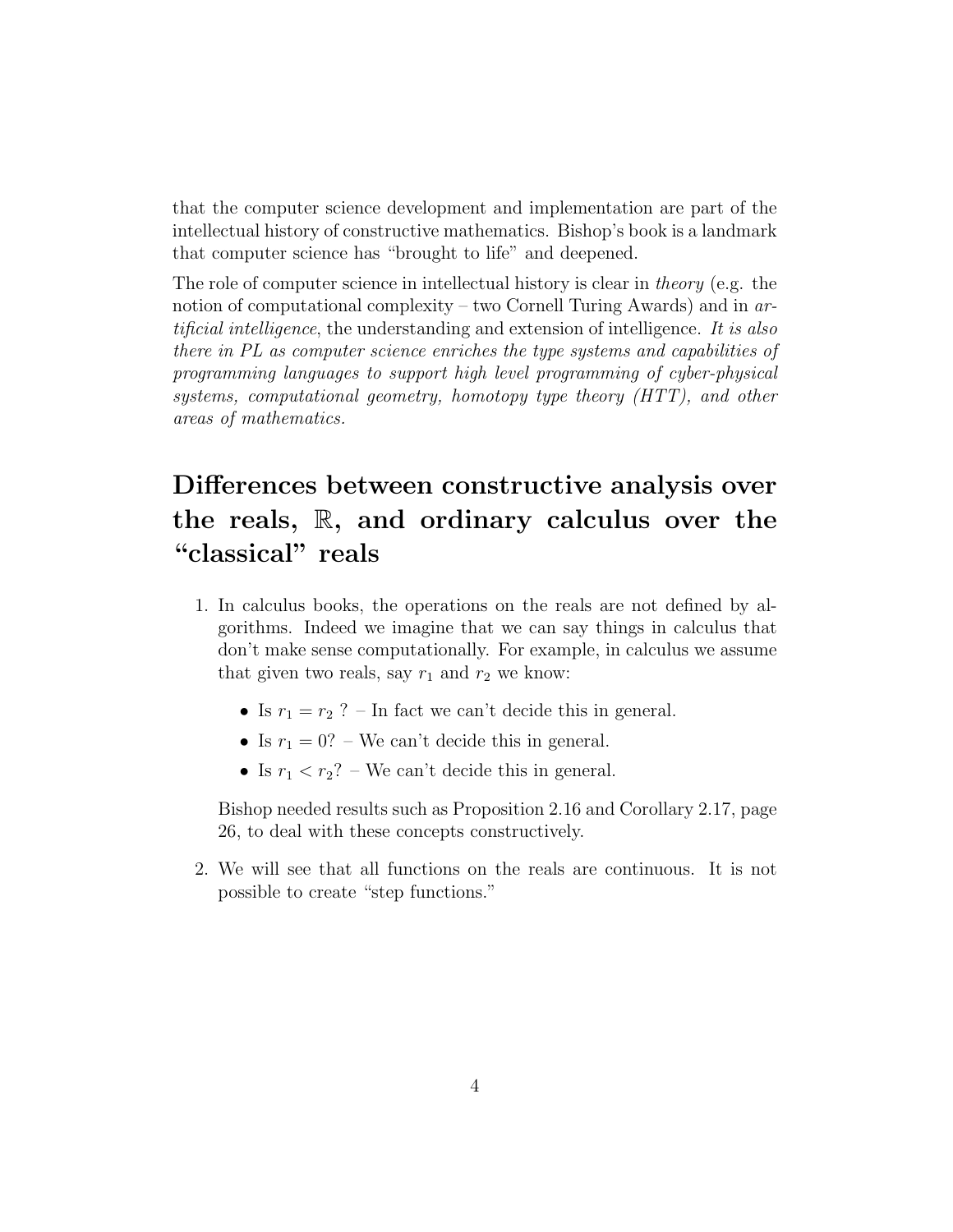is countably infinite. A similar proof using (1.2) shows that  $\mathbb{Z} \times \mathbb{Z}$  is countably infinite

A set which is in one-one correspondence with  $\mathbb{Z}_n$  is said to have n elements, and to be finite. Every finite set is countable.

It is not true that every countable set is either countably infinite or subfinite. For example, let  $A$  consist of all positive integers  $n$  such that both *n* and  $n+2$  are prime; then *A* is countable, but we do not know if it is either countably infinite or subfinite. This does not rule out the possibility that at some time in the future A will have become countably infinite or subfinite; it is possible that tomorrow someone will show that  $A$  is subfinite. This set  $A$  has the property that if it is subfinite, then it is finite. Not all sets have this property.

### 2. The Real Number System

The following definition is basic to everything that follows.

(2.1) **Definition.** A sequence  $(x_n)$  of rational numbers is regular if

$$
(2.1.1) \t\t |x_m - x_n| \leq m^{-1} + n^{-1} \t (m, n \in \mathbb{Z}^+).
$$

A real number is a regular sequence of rational numbers. Two real numbers  $x \equiv (x_n)$  and  $y \equiv (y_n)$  are equal if

$$
(2.1.2) \t\t |x_n - y_n| \leq 2n^{-1} \t (n \in \mathbb{Z}^+).
$$

The set of real numbers is denoted by **R**.

### (2.2) Proposition. Equality of real numbers is an equivalence relation.

Proof: Parts (i) and (ii) of (1.1) are obvious. Part (iii) is a consequence of the following lemma.

(2.3) Lemma. The real numbers  $x \equiv (x_n)$  and  $y \equiv (y_n)$  are equal if and only if for each positive integer j there exists a positive integer  $N_i$  such that

$$
(2.3.1) \t\t |x_n - y_n| \leq j^{-1} \t (n \geq N_j).
$$

*Proof:* If  $x = y$ , then (2.3.1) holds with  $N_i \equiv 2j$ .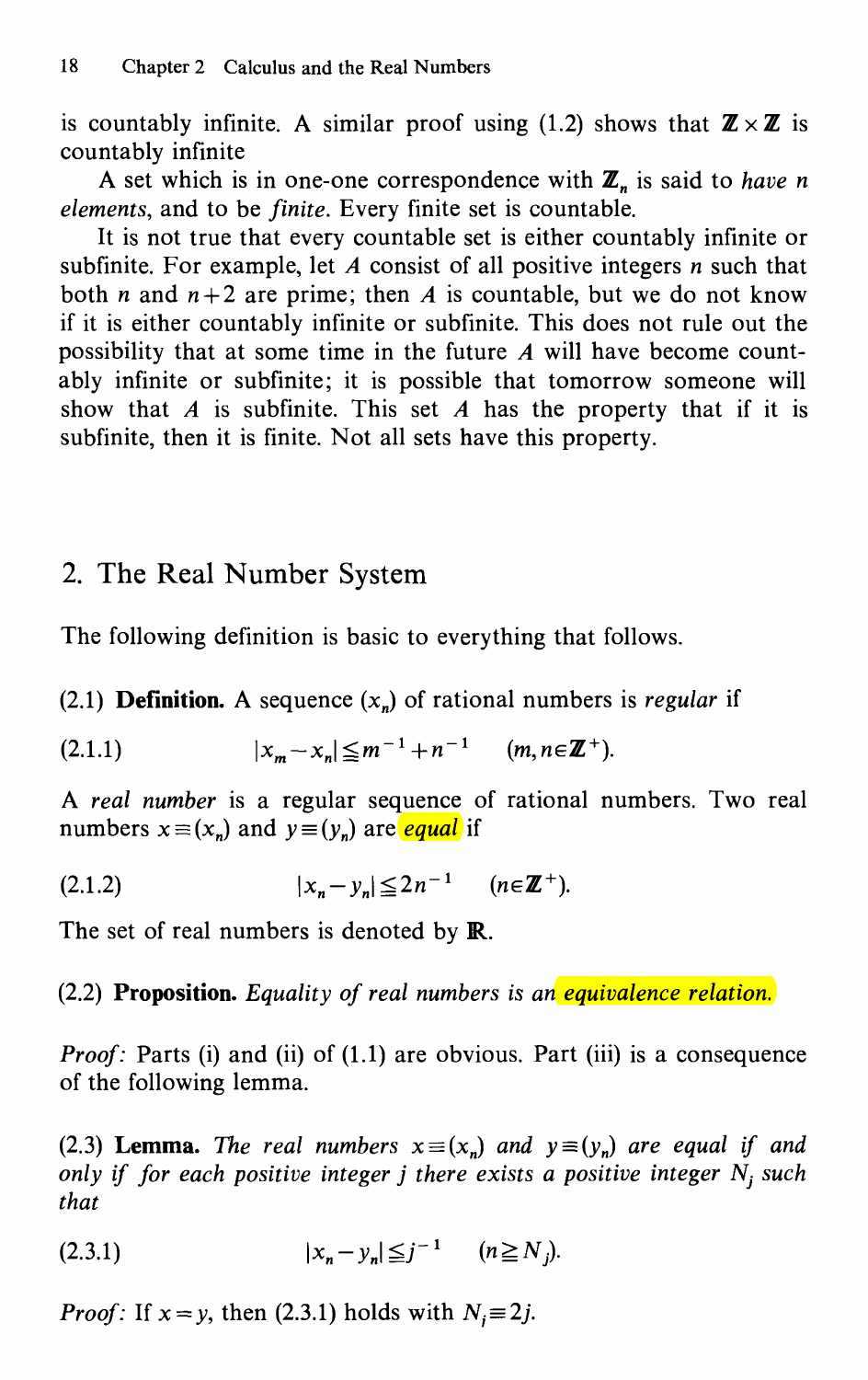Assume conversely that for each j in  $\mathbb{Z}^+$  there exists  $N_i$  satisfying  $(2.3.1)$ . Consider a positive integer n. If m and j are any positive integers with  $m \geq max \{j, N_j\}$ , then

$$
|x_n - y_n| \le |x_n - x_m| + |x_m - y_m| + |y_m - y_n|
$$
  
\n
$$
\le (n^{-1} + m^{-1}) + j^{-1} + (n^{-1} + m^{-1}) < 2n^{-1} + 3j^{-1}.
$$

Since this holds for all j in  $\mathbb{Z}^+$ , (2.1.2) is valid.  $\square$ 

Notice that the proof of Lemma (2.3) singles out a specific  $N_i$ satisfying (2.3.1). This situation is typical: every proof of a theorem which asserts the existence of an object must embody, at least implicitly, a finite routine for the construction of the object.

The rational number  $x_n$  is called the n<sup>th</sup> rational approximation to the real number  $x \equiv (x_n)$ . Note that the operation from **R** to **Q** which takes the real number x into its  $n<sup>th</sup>$  rational approximation is not a function.

For later use we wish to associate with each real number  $x \equiv (x_n)$ an integer  $K<sub>x</sub>$  such that

$$
|x_n| < K_x \quad (n \in \mathbb{Z}^+).
$$

This is done by letting  $K<sub>x</sub>$  be the least integer which is greater than  $|x_1|+2$ . We call  $K<sub>x</sub>$ , the *canonical bound* for x.

The development of the arithmetic of the real numbers offers no surprises: we operate with real numbers by operating with their rational approximations.

(2.4) **Definition.** Let  $x \equiv (x_n)$  and  $y \equiv (y_n)$  be real numbers with respective canonical bounds  $K_x$  and  $K_y$ . Write

$$
k=\max\{K_{x},K_{y}\}.
$$

Let  $\alpha$  be any rational number. We define

(a) 
$$
x + y \equiv (x_{2n} + y_{2n})_{n=1}^{\infty}
$$

(b) 
$$
xy \equiv (x_{2kn}y_{2kn})_{n=1}^{\infty}
$$

- (c) max  $\{x, y\} \equiv (\max \{x_n, y_n\})_{n=1}^{\infty}$
- (d)  $-x \equiv (-x_n)^{\infty}$

(e) 
$$
\alpha^* \equiv (\alpha, \alpha, \alpha, \ldots).
$$

(2.5) Proposition. The sequences  $x + y$ ,  $xy$ ,  $max\{x, y\}$ ,  $-x$ , and  $\alpha^*$  of Definition (2.4) are real numbers.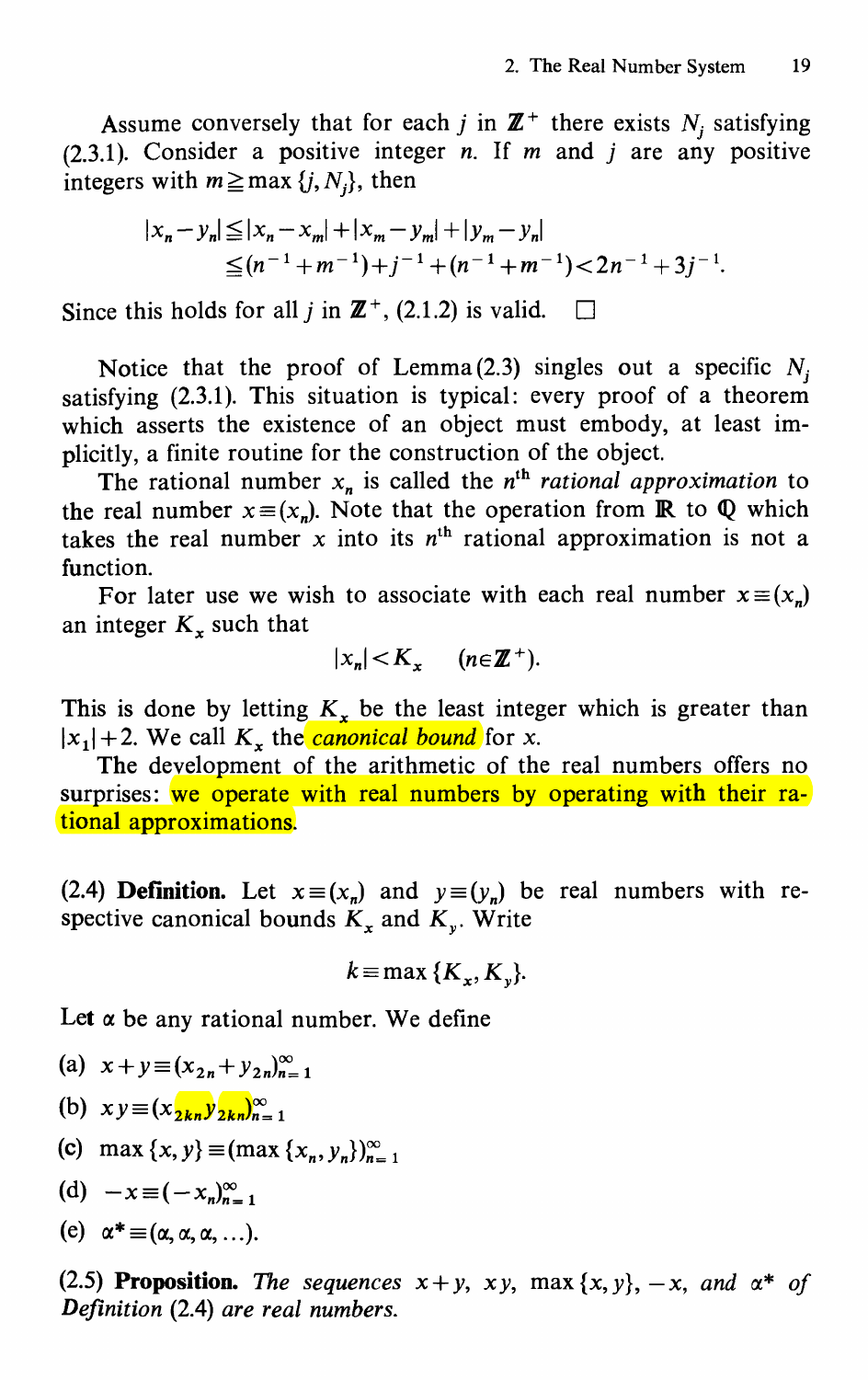*Proof* (a) Write  $z_n \equiv x_{2n} + y_{2n}$  Then  $x + y \equiv (z_n)$ . For all positive integers m and n,

$$
|z_m - z_n| \le |x_{2m} - x_{2n}| + |y_{2m} - y_{2n}|
$$
  
\n
$$
\le (2n)^{-1} + (2m)^{-1} + (2n)^{-1} + (2m)^{-1} = n^{-1} + m^{-1}.
$$

Thus  $x + y$  is a real number.

(b) Write  $z_n \equiv x_{2kn} y_{2kn}$ . Then  $xy \equiv (z_n)$ . For all positive integers m and n,

$$
|z_m - z_n| = |x_{2km}(y_{2km} - y_{2kn}) + y_{2kn}(x_{2km} - x_{2kn})|
$$
  
\n
$$
\le k|y_{2km} - y_{2kn}| + k|x_{2km} - x_{2kn}|
$$
  
\n
$$
\le k((2km)^{-1} + (2kn)^{-1} + (2km)^{-1} + (2kn)^{-1}) = n^{-1} + m^{-1}
$$

Thus  $xy$  is a real number.

(c) Write  $z_n \equiv \max\{x_n, y_n\}$  Then max  $\{x, y\} \equiv (z_n)$ . Consider positive integers  $m$  and  $n$ . For simplicity assume that

$$
x_m = \max\{x_m, x_n, y_m, y_n\}.
$$

Then

$$
|z_m - z_n| = |x_m - \max\{x_n, y_n\}|
$$
  
=  $x_m - \max\{x_n, y_n\} \le x_m - x_n \le n^{-1} + m^{-1}.$ 

Thus max  $\{x, y\}$  is a real number.

(d) For all positive integers *m* and *n*,

$$
|-x_m - (-x_n)| = |x_m - x_n| \le m^{-1} + n^{-1}.
$$

Thus  $-x$  is a real number

**(e)** This is obvious  $\Box$ 

There is no trouble in proving that  $(x, y) \mapsto x+y$ ,  $(x, y) \mapsto xy$ , and  $(x, y) \mapsto \max \{x, y\}$  are functions from  $\mathbb{R} \times \mathbb{R}$  to  $\mathbb{R}$ , that  $x \mapsto -x$  is a function from **R** to **R**; and that  $\alpha \mapsto \alpha^*$  is a function from **Q** to **R**.

The operation

$$
x \mapsto |x| \equiv \max \{x, -x\}
$$

is therefore a function from  $\mathbb R$  to  $\mathbb R$ , and the operation

$$
(x, y) \mapsto \min\{x, y\} \equiv -\max\{-x, -y\}
$$

is a function from  $\mathbb{R} \times \mathbb{R}$  to  $\mathbb{R}$ 

The next proposition states that the real numbers obey the same rules of arithmetic as the rational numbers.

 $(2.6)$  Proposition. For arbitrary real numbers x, y, and z and rational numbers  $\alpha$  and  $\beta$ ,

(a)  $x+y=y+x$ ,  $x y=y x$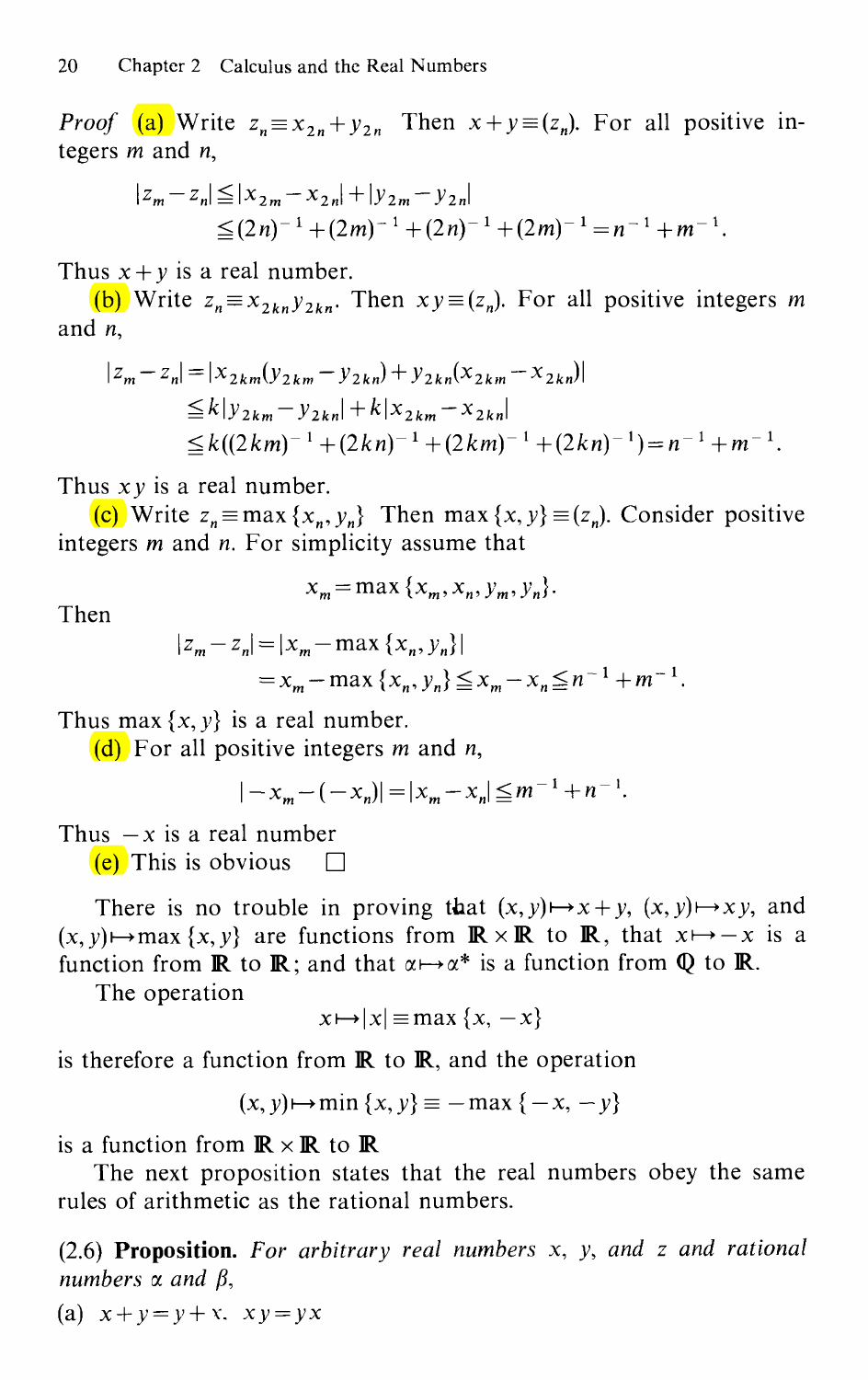(b) 
$$
(x+y)+z=x+(y+z), x(yz)=(xy)z
$$

- (c)  $x(y+z)=xy+xz$
- (d)  $0^* + x = x$ ,  $1^*x = x$
- (e)  $x-x=0^*$

$$
(f) \quad |xy| = |x||y|
$$

(g) 
$$
(\alpha + \beta)^* = \alpha^* + \beta^*, (\alpha \beta)^* = \alpha^* \beta^*, \text{ and } (-\alpha)^* = -\alpha^*.
$$

We omit the simple proofs of these results.

We shall use standard notations, such as  $x+y+z$  and max  $\{x, y, z\}$ , without further comment.

There are three basic relations defined on the set of real numbers. The first of these, the equality relation, has already been defined. The remaining relations, which pertain to order, are best introduced in terms of certain subsets  $\mathbb{R}^+$  and  $\mathbb{R}^{0+}$  of  $\mathbb{R}$ .

(2.7) **Definition.** A real number  $x \equiv (x_n)$  is **positive**, or  $x \in \mathbb{R}^+$ , if

$$
(2.7.1) \t\t\t x_n > n^{-1}
$$

for some *n* in  $\mathbb{Z}^+$ . A real number  $x \equiv (x_n)$  is *nonnegative*, or  $x \in \mathbb{R}^{0+}$ , if

(2.7.2) 
$$
x_n \geq -n^{-1} \quad (n \in \mathbb{Z}^+).
$$

The following criteria are often useful

(2.8) Lemma. A real number  $x \equiv (x_n)$  is positive if and only if there exists a positive integer N such that

$$
(2.8.1) \t\t x_m \ge N^{-1} \t (m \ge N).
$$

A real number  $x \equiv (x_n)$  is nonnegative if and only if for each n in  $\mathbb{Z}^+$ there exists  $N_n$  in  $\mathbb{Z}^+$  such that

(2.8.2) 
$$
x_m \ge -n^{-1} \quad (m \ge N_n).
$$

*Proof:* Assume that  $x \in \mathbb{R}^+$ . Then  $x_n > n^{-1}$  for some n in  $\mathbb{Z}^+$ . Choose N in  $\mathbb{Z}^+$  with

 $2N^{-1} \leq x_n - n^{-1}$ .

Then

$$
x_m \ge x_n - |x_m - x_n| \ge x_n - m^{-1} - n^{-1}
$$
  

$$
\ge x_n - n^{-1} - N^{-1} > N^{-1}
$$

whenever  $m \geq N$ . Therefore (2.8.1) is valid.

Conversely, if (2.8.1) is valid, then (2.7.1) holds with  $n = N + 1$ Therefore  $x \in \mathbb{R}^+$ .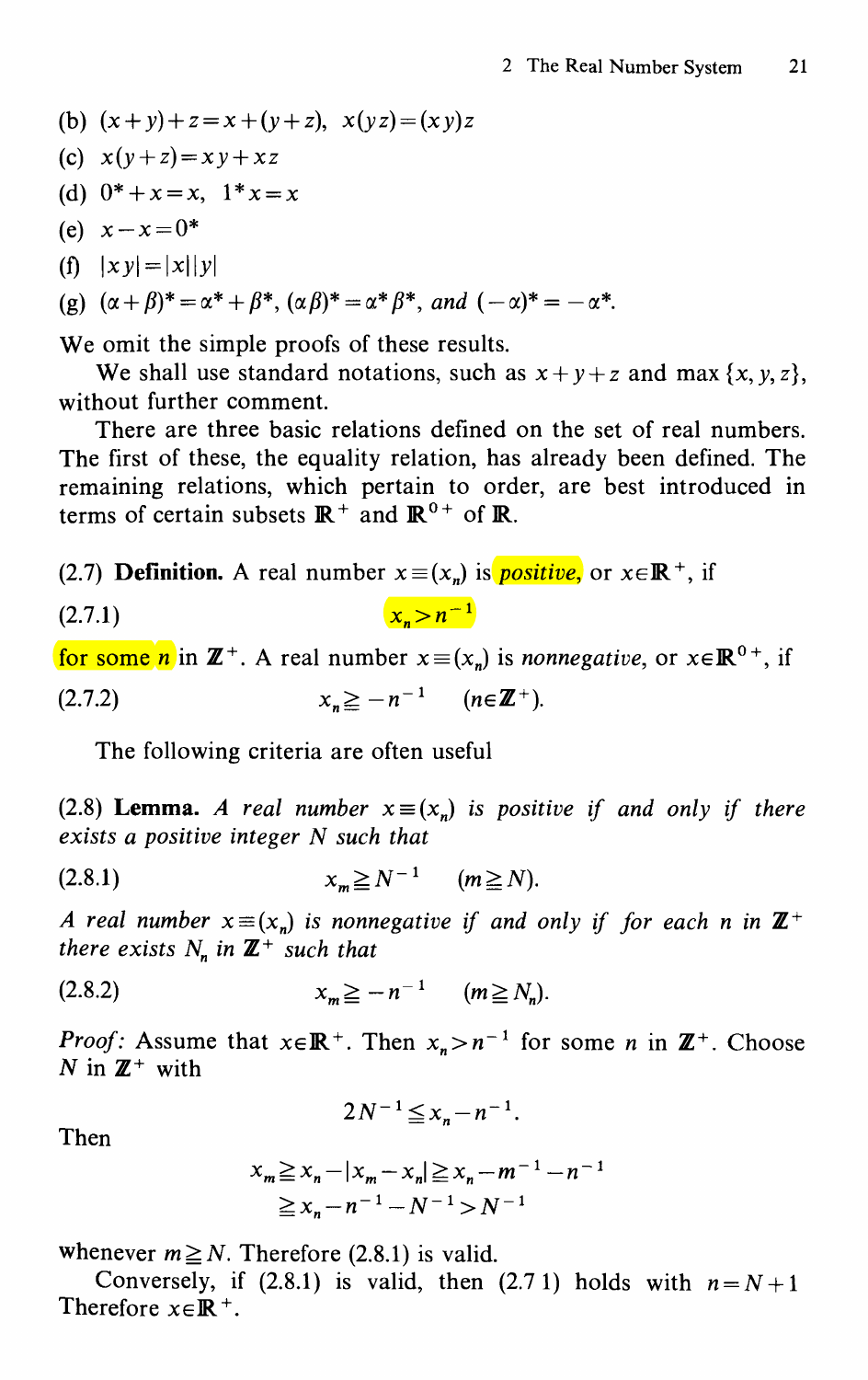Assume next that  $x \in \mathbb{R}^{0+}$ . Then for each positive integer *n*,

 $x_m \ge -m^{-1} \ge -n^{-1}$  (m \imes n).

Therefore (2.8.2) is valid with  $N_n \equiv n$ .

Assume finally that (2.8.2) holds. Then if  $k$ ,  $m$ , and  $n$  are positive integers with  $m \geq N_n$ , we have

$$
x_k \geqq x_m - |x_m - x_k| \geqq -n^{-1} - k^{-1} - m^{-1}.
$$

Since *m* and *n* are arbitrary, this gives  $x_k \geq -k^{-1}$ . Therefore  $x \in \mathbb{R}^{0+}$ .  $\Box$ 

As a corollary of Lemma (2.8), we see that if x and  $\nu$  are equal real numbers, then x is positive if and only if y is positive, and x is nonnegative if and only if  $\nu$  is nonnegative.

It is not strictly correct to say that a real number  $(x_n)$  is an element of  $\mathbb{R}^+$ . An element of  $\mathbb{R}^+$  consists of a real number  $(x_n)$  and a positive integer *n* such that  $x_n > n^{-1}$ , because an element of  $\mathbb{R}^+$  is not presented until both  $(x_n)$  and *n* are given. One and the same real number  $(x_n)$  can be associated with two distinct (but equal) elements of  $\mathbb{R}^+$  Nevertheless we shall continue to refer loosely to a positive real number  $(x_n)$ . On those occasions when we need to refer to an n for which  $x_n > n^{-1}$ , we shall take the position that it was there implicitly all along.

The proof of the following proposition is now easy, and will be left to the reader. For convenience,  $\mathbb{R}^*$  represents either  $\mathbb{R}^+$  or  $\mathbb{R}^{0+}$ .

#### $(2.9)$  **Proposition.** Let x and y be real numbers. Then

- (a)  $x+y\in\mathbb{R}^*$  and  $x y\in\mathbb{R}^*$  whenever  $x\in\mathbb{R}^*$  and  $y\in\mathbb{R}^*$
- (b)  $x+y\in\mathbb{R}^+$  whenever  $x\in\mathbb{R}^+$  and  $y\in\mathbb{R}^{0+}$
- (c)  $|x| \in \mathbb{R}^{0+}$
- (d) max  $\{x, y\} \in \mathbb{R}^*$  whenever  $x \in \mathbb{R}^*$
- (e) min $\{x, y\} \in \mathbb{R}^*$  whenever  $x \in \mathbb{R}^*$  and  $y \in \mathbb{R}^*$ .

We now define the order relations on **R**.

#### (2.10) **Definition.** Let  $x$  and  $y$  be real numbers. We define

 $x>y$  (or  $y < x$ ) if  $x-y \in \mathbb{R}^+$ 

and

$$
x \geq y
$$
 (or  $y \leq x$ ) if  $x - y \in \mathbb{R}^{0+}$ .

A real number x is *negative* if  $x < 0^*$  - that is, if  $-x$  is positive.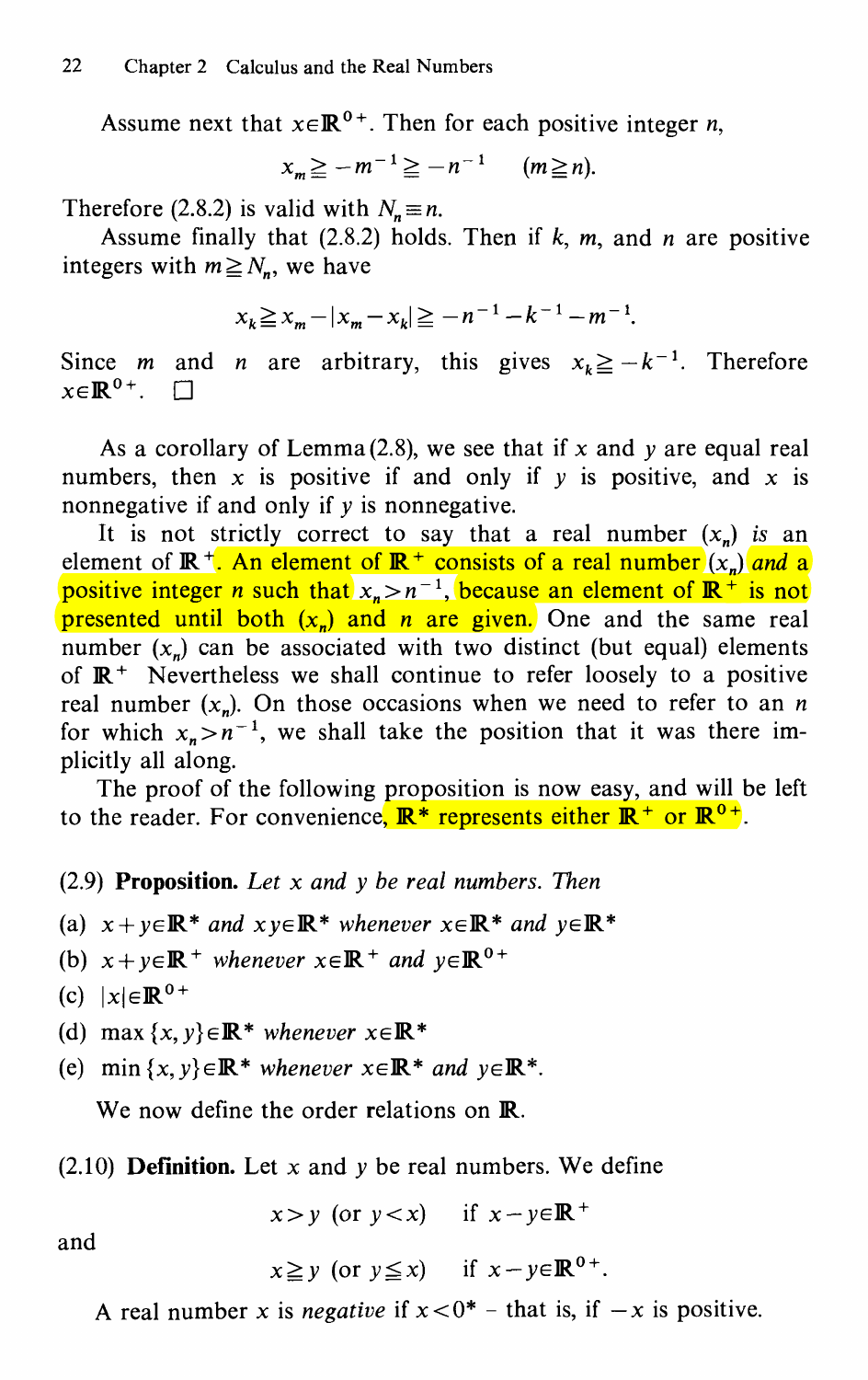Consider real numbers x, x', y, and y' such that (i)  $x = x'$ ,  $y = y'$ , and  $x > v$  We have

$$
x'-y'=x-y\in\mathbb{R}^+
$$

and therefore (ii)  $x' > y'$ . We express the fact that (ii) holds whenever (i) is valid by saying that  $>$  is a relation on **R**. More formally, a relation on a set X is a subset S of  $X \times X$  such that if x, x', y, y' are elements of X with  $x = x'$ ,  $y = y'$ , and  $(x, y) \in S$ , then  $(x', y') \in S$ .

We express the fact that  $x > v$  if and only if  $v < x$  by saying that  $>$ and  $\langle$  are transposed relations. Similarly,  $\geq$  and  $\leq$  are transposed relations.

If  $x < y$  or  $x = y$ , then  $x \le y$ . The converse is not valid: as we shall see later, it is possible that we have  $x \leq y$  without being able to prove that  $x < y$  or  $x = y$ . For this reason it was necessary to define the relations  $\lt$  and  $\leq$  independently of each other.

The following rules for manipulating inequalities are easily proved from Proposition (2.9). We omit the proofs.

(2.11) Proposition. For all real numbers  $x$ ,  $y$ ,  $z$ , and  $t$ ,

- (a)  $x < z$  whenever either  $x < y$  and  $y \le z$  or  $x \le y$  and  $y < z$
- (b)  $x \leq z$  whenever  $x \leq y$  and  $y \leq z$
- (c)  $x+y \leq z+t$  whenever  $x \leq z$  and  $y \leq t$
- (d)  $x+y\leq z+t$  whenever  $x\leq z$  and  $y\leq t$
- (e)  $xy \leq zy$  whenever  $x \leq z$  and  $y \geq 0^*$
- (f)  $x y < z y$  whenever  $x < z$  and  $y > 0^*$
- (g) if  $x < y$ , then  $-x > -y$
- (h) if  $x \leq y$ , then  $-x \geq -y$
- (i) max  $\{x, y\} \ge x$
- (j) min  $\{x, y\} \leq x$
- (k) if  $x \le y$  and  $y \le x$ , then  $x = y$
- (1)  $|x| \ge 0^*$
- $(m) |x + y| \leq |x| + |y|$ .

An important property of the relation  $\lt$ , of which we shall make no use, is the antisymmetry property, which states that at most one of the relations  $x < y$  and  $y < x$  is valid for given real numbers x and y. This negative statement has no place in the affirmative mathematics we are trying to develop, except as motivation. Its place is taken by the affirmative statement (k) of Proposition (2.11). As a general principle, negative statements are only for counterexamples and motivation; they are not to be used in subsequent work.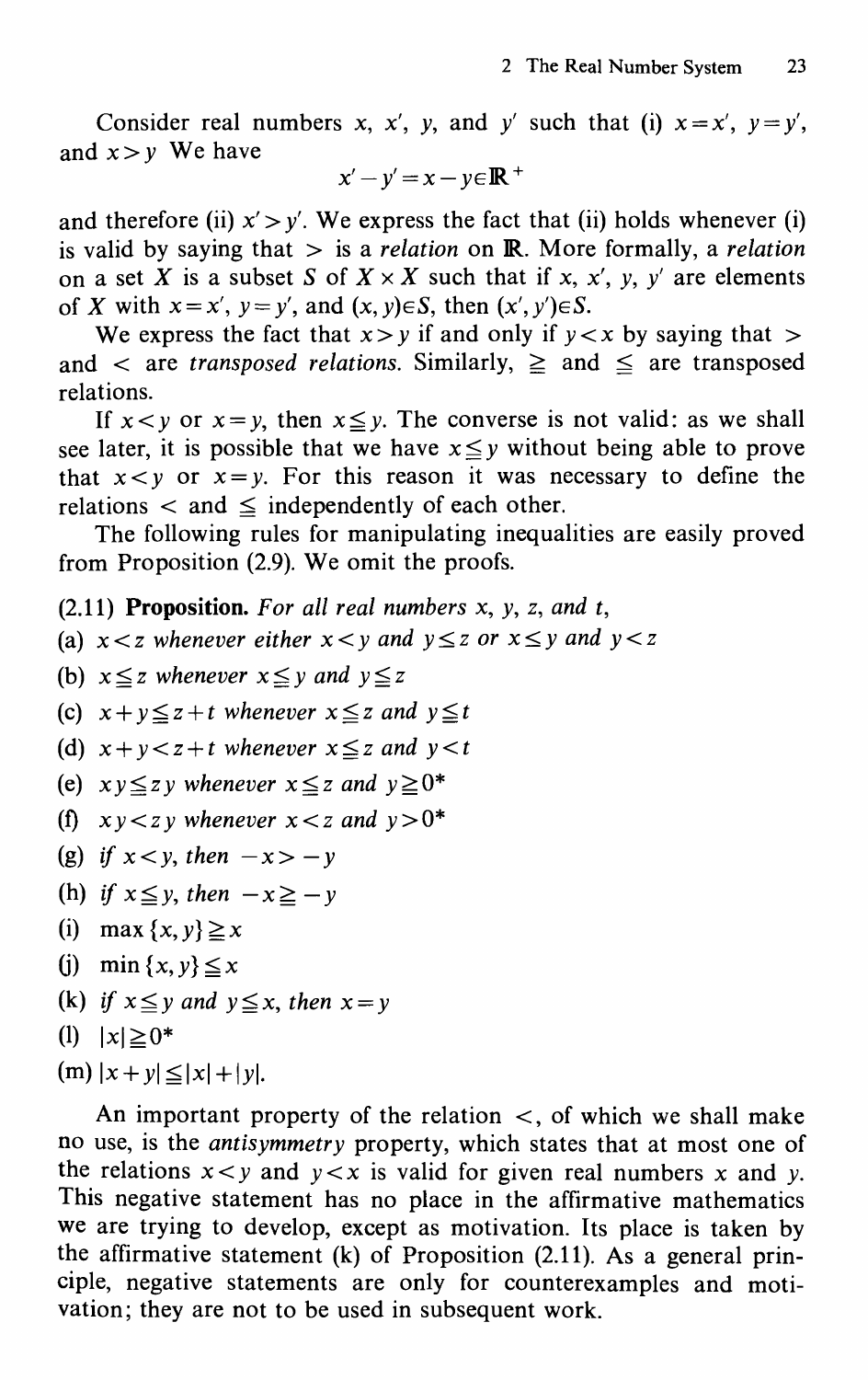(2.12) **Definition.** For real numbers x and y we write  $x \neq y$  if and only if  $x < y$  or  $x > y$ .

*Inequality*  $\neq$  is a relation because both  $\lt$  and  $\gt$  are relations. As motivation we have the negative statement that at most one of the relations  $x \neq y$ ,  $x = y$  can hold for given real numbers x and y. In other words, at most one of the relations  $x < y$ ,  $x > y$ ,  $x = y$  can hold. This is clear from the definitions.

The following proposition defines the *inverse*  $x^{-1}$  of a real number  $x+0^*$ , and derives the basic properties of the operation  $x \mapsto x^{-1}$ .

(2.13) Proposition. Let x be a nonzero real number (so that  $|x| \in \mathbb{R}^+$ ). There exists a positive integer N with  $|x_m| \ge N^{-1}$  for  $m \ge N$ . Define

$$
y_n \equiv (x_{N^3})^{-1} \qquad (n < N)
$$

and

$$
y_n \equiv (x_{nN^2})^{-1} \qquad (n \geq N).
$$

Then

$$
x^{-1} \equiv (y_n)_{n=1}^{\infty}
$$

is a real number which is positive if x is positive, and negative if x is negative; also  $xx^{-1} = 1^*$ .

If t is any real number for which  $xt=1^*$ , then  $t=x^{-1}$ . The operation  $x \mapsto x^{-1}$  is a function. If  $x \neq 0$  and  $y \neq 0$ , then  $(xy)^{-1} = x^{-1}y^{-1}$ . If  $\alpha+0$  is rational, then  $(\alpha^*)^{-1}=(\alpha^{-1})^*$ . If  $x+0$ , then  $(x^{-1})^{-1}=x$ .

*Proof:* Our definitions guarantee that  $|y_n| \leq N$  for all *n*.

Consider positive integers  $m$  and  $n$ . Write

$$
j \equiv \max \{m, N\}, \quad k \equiv \max \{n, N\}.
$$

Then

$$
|y_m - y_n| = |y_m||y_n||x_{jN^2} - x_{kN^2}|
$$
  
\n
$$
\leq N^2((jN^2)^{-1} + (kN^2)^{-1}) = j^{-1} + k^{-1} \leq m^{-1} + n^{-1}.
$$

Therefore  $x^{-1}$  is a real number.

Assume now that  $x>0^*$ . Then by (2.8),  $x_n>0$  for all sufficiently large n. Hence  $y_n > K_x^{-1}$  (where  $K_x$  is the canonical bound for x) for all sufficiently large n. It follows from (2.8) that  $x^{-1} > 0^*$ . A similar proof shows that  $x^{-1}$  < 0\* whenever  $x$  < 0\*.

Let k be the maximum of the canonical bounds for x and  $x^{-1}$ . Write  $xx^{-1} \equiv (z_n)$ . Then

$$
z_n \equiv x_{2nk} y_{2nk} \equiv x_{2nk} (x_{2nN^2k})^{-1} \qquad (n \ge N)
$$

Therefore

$$
|z_n - 1^*| = |x_{2nN^2k}|^{-1} |x_{2nk} - x_{2nN^2k}|
$$
  
\n
$$
\leq |y_{2nk}|((2nk)^{-1} + (2nN^2k)^{-1}) \leq n^{-1}
$$

for  $n \ge N$ . It follows that  $xx^{-1} = 1^*$ .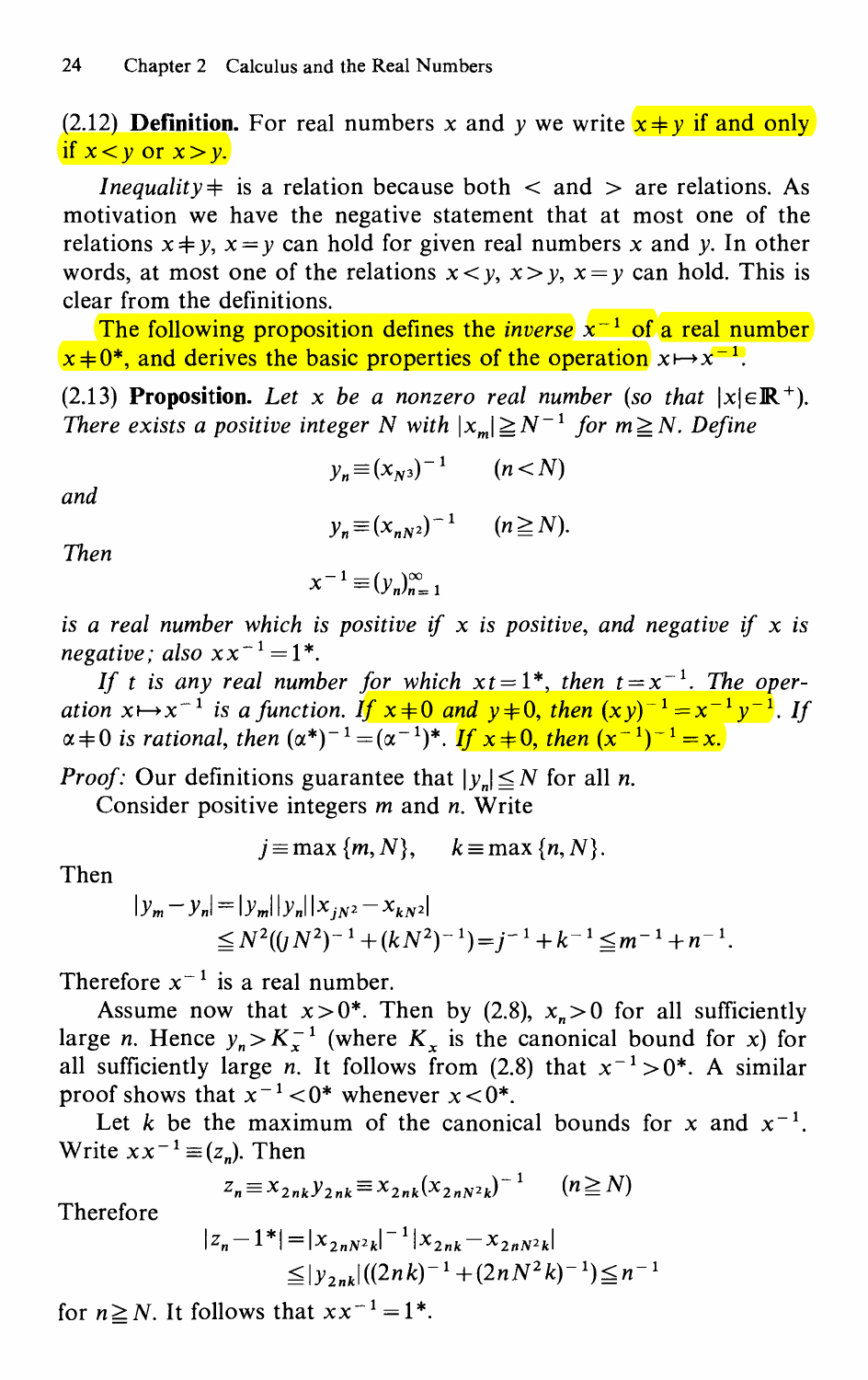If t is any real number with  $xt = 1^*$ , then

$$
x^{-1} = x^{-1}(xt) = (x^{-1}x)t = (xx^{-1})t = t.
$$

If  $x = x'$ , then

$$
x'x^{-1} = x x^{-1} = 1^*.
$$

Therefore  $x^{-1} = (x')^{-1}$ . It follows that  $x \mapsto x^{-1}$  is a function. If  $x \neq 0$  and  $y \neq 0$ , then

$$
(xy)x^{-1}y^{-1} = xx^{-1}yy^{-1} = 1^*.
$$

Therefore  $x^{-1}y^{-1} = (xy)^{-1}$ .

If  $\alpha \neq 0$  is rational, then  $\alpha^* \equiv (\alpha, \alpha, ...)$ . Therefore

$$
(\alpha^*)^{-1} = (\alpha^{-1}, \alpha^{-1}, \ldots) = (\alpha^{-1})^*.
$$

For each x in  $\mathbb{R}^+$ ,  $x^{-1}$  is in  $\mathbb{R}^+$ , and thus  $(x^{-1})^{-1}$  exists. Since  $x^{-1}x=x^{-1}=1^*$ , it follows that  $(x^{-1})^{-1}=x$ . Similarly  $(x^{-1})^{-1}=x$  if x is negative Therefore  $(x^{-1})^{-1} = x$  whenever  $x \neq 0$ .

Of course, we often write  $x/y$  instead of  $xy^{-1}$  when x and y are real numbers with  $y \neq 0$ .

As the previous propositions show,  $(\alpha \beta)^* = \alpha^* \beta^*$ ,  $(\alpha + \beta)^* = \alpha^* + \beta^*$ ,  $(-\alpha)^*=-\alpha^*$ ,  $(|\alpha|)^*=|\alpha^*|$ , and  $(\alpha^{-1})^*=({\alpha^*})^{-1}$  for all rational numbers  $\alpha$  and  $\beta$ . Also  $\alpha \triangle \beta$  if and only if  $\alpha^* \triangle \beta^*$ , where  $\triangle$  stands for any of the relations  $=$ ,  $\lt$ ,  $>$ , and  $\pm$ . This situation is expressed by saying that the map  $\alpha \mapsto \alpha^*$  is an order isomorphism from Q into R. This justifies identifying Q with a subset of IR, as we previously identified Z with a subset of Q. Henceforth we make no distinction between a rational number  $\alpha$  and the corresponding real number  $\alpha^*$ 

The next lemma shows that the  $n<sup>th</sup>$  rational approximation  $x<sub>n</sub>$  to a real number  $x \equiv (x_n)$  actually approximates x to within  $n^{-1}$ .

#### (2.14) Lemma. For each real number  $x \equiv (x_n)$ , we have

$$
|x-x_n|\leq n^{-1} \qquad (n\in\mathbb{Z}^+).
$$

*Proof:* By (2.4) and the definition of  $\vert \cdot \vert$ , the m<sup>th</sup> rational approximation to  $n^{-1} - |x - x_n|$  is

$$
n^{-1} - |x_{4m} - x_n| \geq n^{-1} - ((4m)^{-1} + n^{-1}) = -(4m)^{-1} > -m^{-1}.
$$

By (2.7), we have  $n^{-1} - |x - x_n| \in \mathbb{R}^{0+}$ . Therefore  $|x - x_n| \leq n^{-1}$ .

(2.15) Lemma. If  $x \equiv (x_n)$  and  $y \equiv (y_n)$  are real numbers with  $x < y$ , then there exists a rational number  $\alpha$  with  $x < \alpha < \nu$ .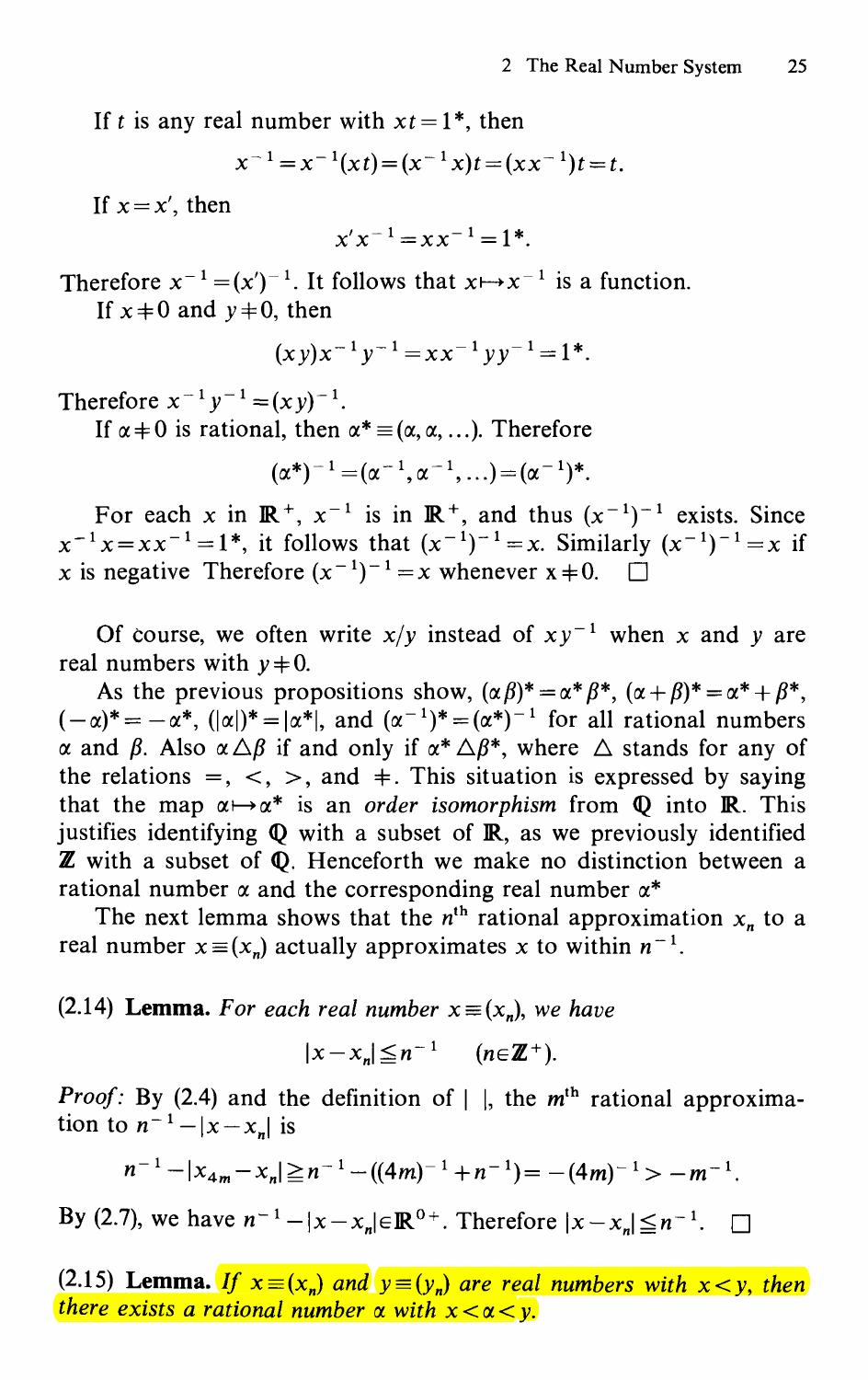*Proof:* By (2.4), we have  $y - x \equiv (y_{2n} - x_{2n})_{n=1}^{\infty}$ . Since  $y - x \in \mathbb{R}^+$ , by (2.7) there exists n in  $\mathbb{Z}^+$  with  $y_{2n}-x_{2n}>n^{-1}$ . Write

$$
\alpha \equiv \frac{1}{2}(x_{2n} + y_{2n}).
$$

Then

$$
\alpha - x \geq \alpha - x_{2n} - |x_{2n} - x| \geq \frac{1}{2}(y_{2n} - x_{2n}) - (2n)^{-1} > 0.
$$

Also,

$$
y - \alpha \ge y_{2n} - \alpha - |y_{2n} - y| \ge \frac{1}{2}(y_{2n} - x_{2n}) - (2n)^{-1} > 0.
$$

Therefore  $x < \alpha < y$ .  $\Box$ 

As a corollary, for each x in **R** and r in  $\mathbb{R}^+$  there exists  $\alpha$  in  $\mathbb{Q}$ with  $|x - \alpha| < r$ . Here is another corollary.

(2.16) Proposition. If  $x_1, \ldots, x_n$  are real numbers with  $x_1 + \ldots + x_n > 0$ , then  $x_i > 0$  for some i  $(1 \le i \le n)$ .

*Proof.* By (2.15), there exists a rational number  $\alpha$  with  $0 < \alpha < x_1 + ...$ +  $x_n$ . For  $1 \le i \le n$  let  $a_i$  be a rational number with

$$
|x_i-a_i|< (2n)^{-1}\alpha.
$$

Then

$$
\sum_{i=1}^{n} a_i \ge \sum_{i=1}^{n} x_i - \sum_{i=1}^{n} |x_i - a_i| > \frac{1}{2}\alpha.
$$

Therefore  $a_i > (2n)^{-1} \alpha$  for some *i*. For this *i* it follows that

$$
x_i \ge a_i - |x_i - a_i| > 0. \quad \Box
$$

(2.17) Corollary. If x, y, and z are real numbers with  $y < z$ , then either  $x < z$  or  $x > y$ .

*Proof:* Since  $z-x+x-y=z-y>0$ , either  $z-x>0$  or  $x-y>0$ , by  $(2.16)$ .  $\Box$ 

The next lemma gives an extremely useful method for proving inequalities of the form  $x \leq y$ .

 $(2.18)$  **Lemma.** Let x and y be real numbers such that the assumption  $x > y$  implies that  $0 = 1$ . Then  $x \le y$ .

**Proof** Without loss of generality, we take  $y=0$ . For each n in  $\mathbb{Z}^+$ , either  $x_n \leq n^{-1}$  or  $x_n > n^{-1}$ . The case  $x_n > n^{-1}$  is ruled out, since it implies that  $x > 0$ . Therefore  $-x_n \ge -n^{-1}$  for all *n*, and so  $-x \ge 0$ .<br>Thus  $x \le 0$ .  $\Box$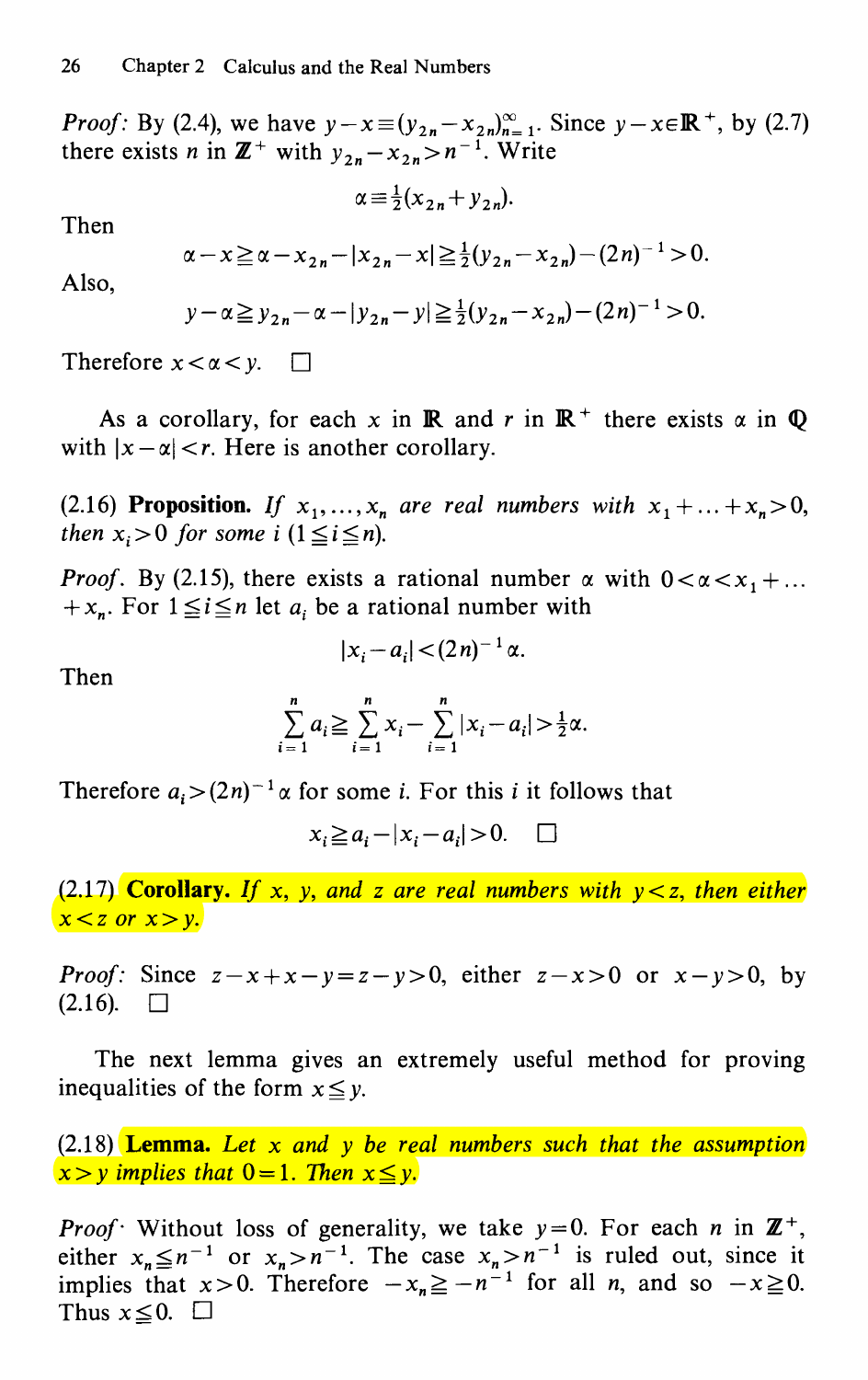(2.19) **Theorem.** Let  $(a_n)$  be a sequence of real numbers, and let  $x_0$  and  $y_0$  be real numbers with  $x_0 < y_0$  Then there exists a real number x such that  $x_0 \le x \le y_0$  and  $x \ne a_n$  for all n in  $\mathbb{Z}^+$ .

*Proof:* We construct by induction sequences  $(x_n)$  and  $(y_n)$  of rational numbers such that

(i)  $x_0 \le x_n \le x_m < y_m \le y_n \le y_0$   $(m \ge n \ge 1)$ (ii)  $x_n > a_n$  or  $y_n < a_n$   $(n \ge 1)$ (iii)  $y_n - x_n < n^{-1}$  ( $n \ge 1$ ).

Assume that  $n \ge 1$  and that  $x_0, \ldots, x_{n-1}, y_0, \ldots, y_{n-1}$  have been constructed. Either  $a_n > x_{n-1}$  or  $a_n < y_{n-1}$ . In case  $a_n > x_{n-1}$ , let  $x_n$  be any rational number with  $x_{n-1} < x_n < \min\{a_n, y_{n-1}\}\$ , and let  $y_n$  be any rational number with  $x_n < y_n < \min\{a_n, y_{n-1}, x_n + n^{-1}\}\$ . Then the relevant inequalities are satisfied In case  $a_n < y_{n-1}$ , let  $y_n$  be any rational number with max  $\{a_n, x_{n-1}\} < y_n < y_{n-1}$ , and  $x_n$  any rational number with max  $\{a_n, x_{n-1}, y_n - n^{-1}\} < x_n < y_n$ . Again, the relevant inequalities are satisfied. This completes the induction.

From (i) and (iii) it follows that

$$
|x_m - x_n| = x_m - x_n < y_n - x_n < n^{-1} \quad (m \ge n).
$$

Similarly  $|y_m - y_n| < n^{-1}$  for  $m \ge n$ . Therefore  $x = (x_n)$  and  $y = (y_n)$  are real numbers. By (i) and (iii), they are equal. By (i),  $x_n \leq x$  and  $y_n \geq y$ for all *n*. If  $a_n < x_n$ , then  $a_n < x$  and so  $a_n \neq x$ . If  $a_n > y_n$ , then  $a_n > y = x$ and so  $a_n \neq x$ . Thus x has the required properties.  $\Box$ 

Theorem (2.19) is the famous theorem of Cantor, that the real numbers are uncountable. The proof is essentially Cantor's "diagonal" proof. Both Cantor's theorem and his method of proof are of great importance.

The time has come to consider some counterexamples. Let  $(n_k)$  be a sequence of integers, each of which is either 0 or 1, for which we are unable to prove either that  $n_k = 1$  for some k or that  $n_k = 0$  for all k. This corresponds to what Brouwer calls "a fugitive property of the natural numbers". For example, such a sequence can be defined as follows. Let  $n_k$  be 0 if  $u^t + v^t + w^t$  for all integers u, v, w, t with  $0 \lt u$ , v,  $w \leq k$  and  $3 \leq t \leq 2 + k$ . Otherwise let  $n_k$  be 1. Then we are unable to prove  $n_k=1$  for some k, because this would disprove Fermat's last theorem. We are unable to prove  $n_k=0$  for all k, because this would prove Fermat's last theorem.

Now define  $x_k \equiv 0$  if  $n_j = 0$  for all  $j \leq k$ , and  $x_k = 2^{-m}$  otherwise, where *m* is the least positive integer such that  $n_m = 1$ . Then  $x \equiv (x_k)$  is a